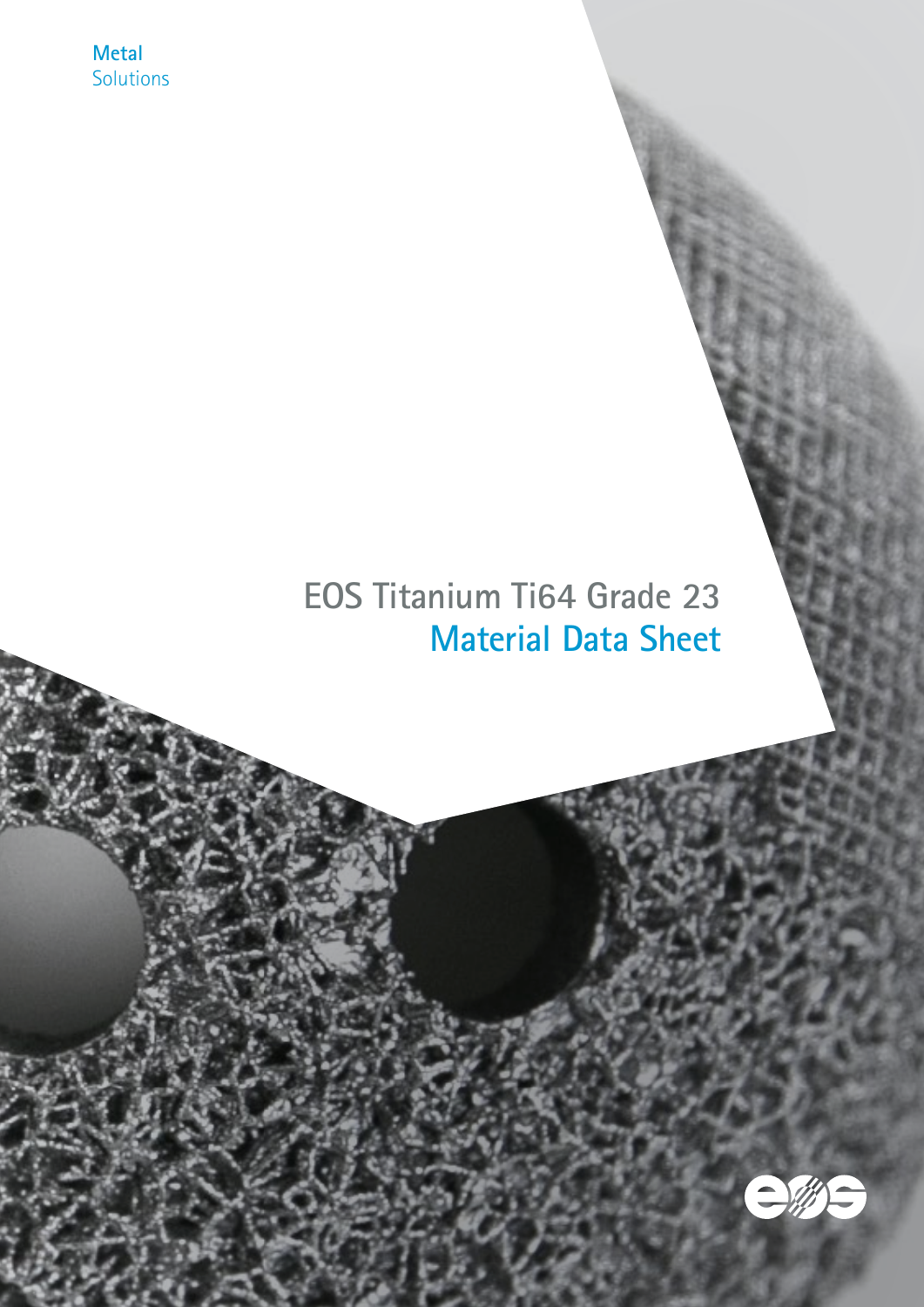# EOS Titanium Ti64 Grade 23

EOS Titanium Ti64 Grade 23 is a Ti6Al4V alloy with lower amount of oxygen and iron compared to the standard Ti64 alloy. The material is well-known for having excellent mechanical properties: low density with high strength and excellent corrosion resistance. Compared to Ti64, Ti64ELI has better elongation and toughness, but lower strength. Generally, Ti64ELI alloys are considered to be biocompatible and have low specific weight compared to CoCr alloys.

Parts built with EOS Titanium Ti64 Grade 23 powder can be machined, shot peened and polished in as manufactured and heat treated states. Due to the layerwise building method, the parts have a certain anisotropy. Heat treatment is recommended to reduce internal stresses and increase ductility.

EOS Titanium Ti64 Grade 23 powder can be used on the EOS M 290 with a 40 μm and 80 μm process and on the EOS M 400-4 with an 80 μm process.

#### **Main Characteristics:**

#### **Typical Applications:**

 $\rightarrow$  Implants

required

 $\rightarrow$  Medical components

Other industrial applications where low weight in combination with high strength are

- $\rightarrow$  Low weight combined with high strength
- $\rightarrow$  Excellent corrosion resistance
- $\rightarrow$  High fatigue resistance compared to other lightweight alloys
- $\rightarrow$  The parts fulfill chemical requirements for Grade 23 alloy

### **The EOS Quality Triangle**

EOS uses an approach that is unique in the AM industry, taking each of the three central technical elements of the production process into account: the system, the material and the process – together simply described as the Quality Triangle. EOS focuses on delivering reproducible part properties for the customer.

All of the data stated in this material data sheet is produced according to EOS Quality Management System and international standards.

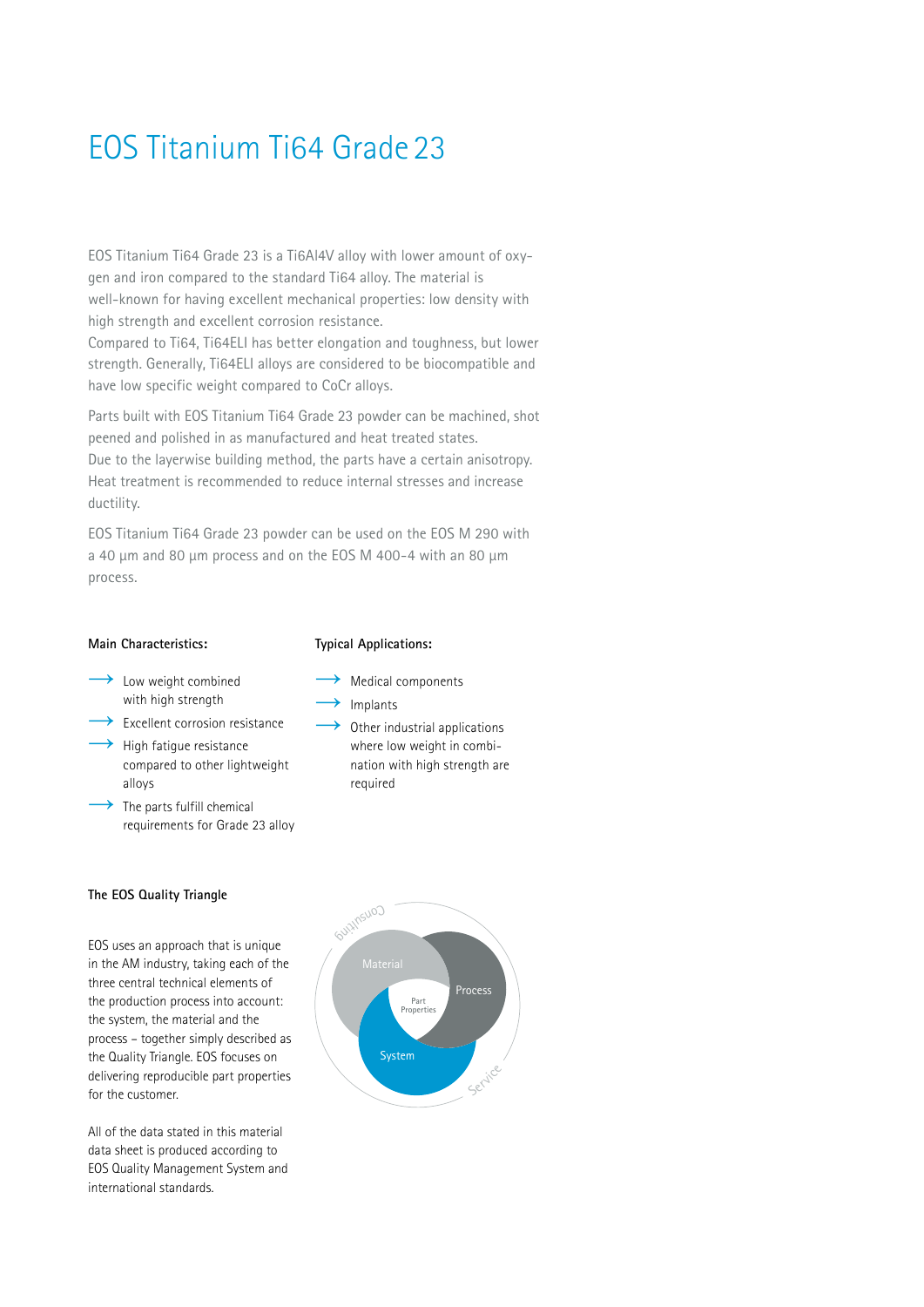# **Powder Properties**

EOS Titanium Ti64 Grade 23 powder is classified as Grade 23 titanium alloy according to ASTM B348. The chemical composition is in compliance with standards ASTM F136, ASTM F3001, and ASTM F3302.

### **Powder chemical composition (wt.-%)**

# **Element Min.** Max. Ti Balance Al 5.50 6.50 V 3.50 4.50  $\sim$  0.13  $N = 0.05$  $C$  0.08  $H$  0.012 Fe  $-$  0.25 Y 0.005 Other elements, each and the contract of the 0.10 Other elements, total  $-$  0.40

#### **Powder particle size**

Generic particle size distribution 20 – 80 µm

*SEM picture of EOS Titanium Ti64 Grade 23 powder.* 

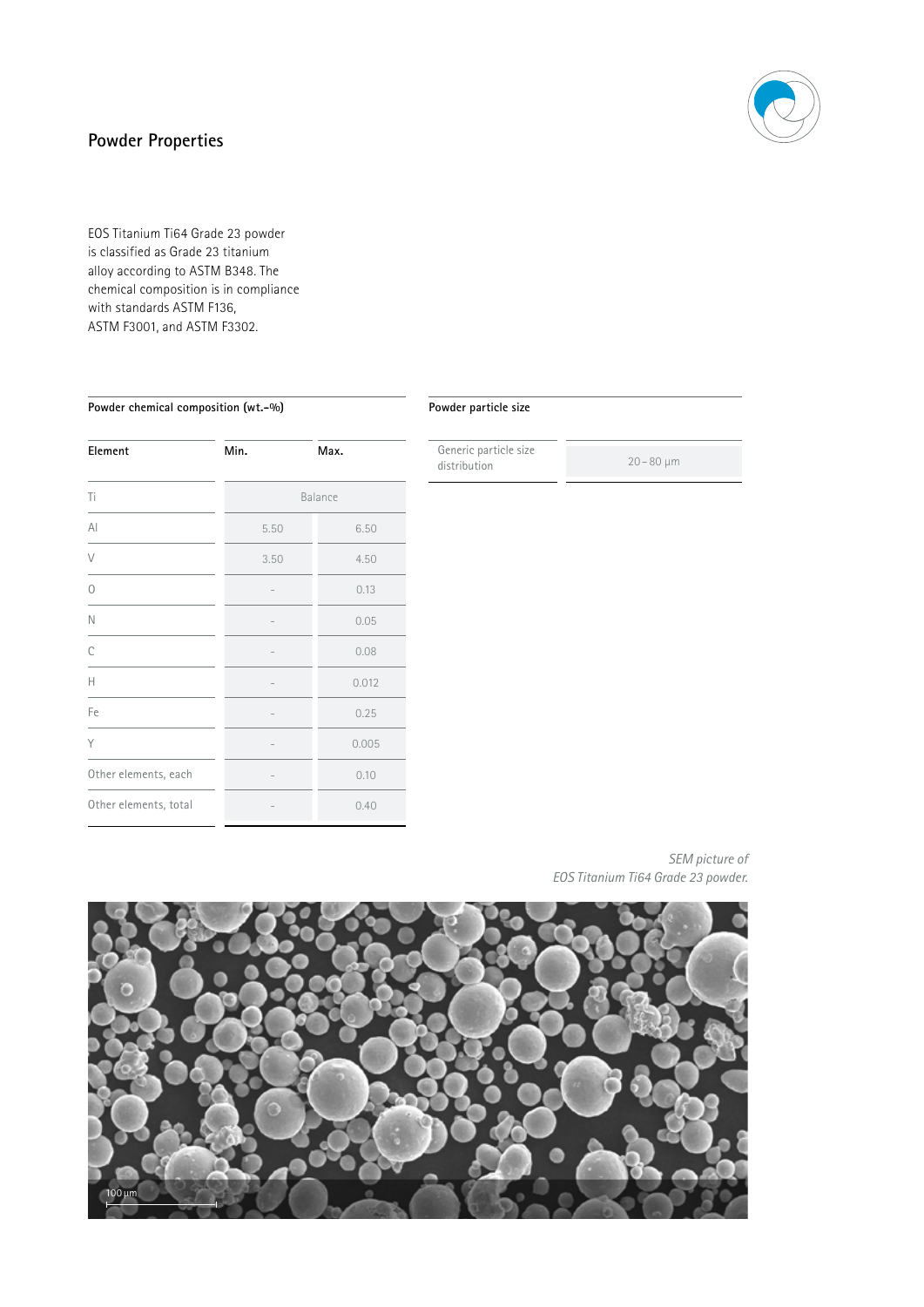



# EOS Titanium Ti64 Grade 23 **for EOS M 290 | 40 µm**

Process Information Heat Treatment Physical Part Properties Mechanical Properties Additional Data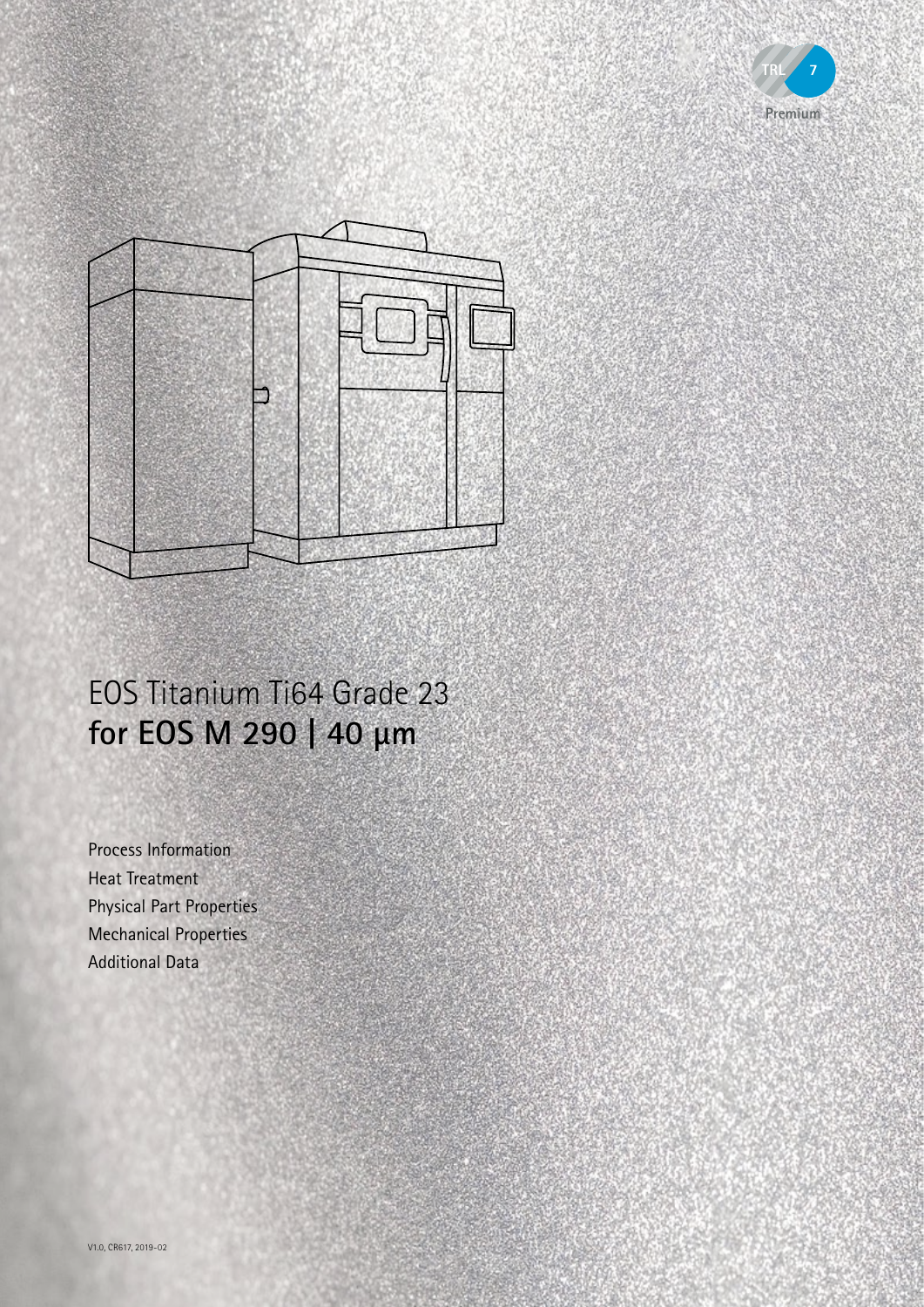# **EOS Titanium Ti64 Grade23 for EOS M 290 | 40 µm**

High Fatigue Strength without HIP

This process product was developed specifically for the production of parts with high fatigue strength without the need for Hot Isostatic Pressing (HIP).

# **Main Characteristics:**

- → Robust production of parts in small series and series production
- $\rightarrow$  Improved fatigue strength compared to previous generation EOS Titanium Ti64ELI products
- $\rightarrow$  Possibility for shortened overall production time by avoiding HIP as post-process treatment step

# **Process Information**

| System set-up           | EOS M 290                                      |
|-------------------------|------------------------------------------------|
| <b>EOS ParameterSet</b> | M 290 Ti64 Grade 23 040 V1                     |
| EOSPAR name             | Ti64 Grade23 040 HiPerM291 100                 |
| Software requirements   | EOSPRINT 2.5 or newer<br>FOSYSTEM 2.8 or newer |
| Powder part no.         | 9011-0046                                      |
| Recoater blade          | FOS HSS blade                                  |
| Nozzle                  | EOS grid nozzle                                |
| Inert gas               | Argon                                          |
| Sieve                   | $90 \mu m$                                     |

#### **Additional information**

| Layer thickness     | $40 \mu m$            |
|---------------------|-----------------------|
| Volume rate         | $6.2 \text{ mm}^3$ /s |
| Min. wall thickness | Approx. 0.4 mm        |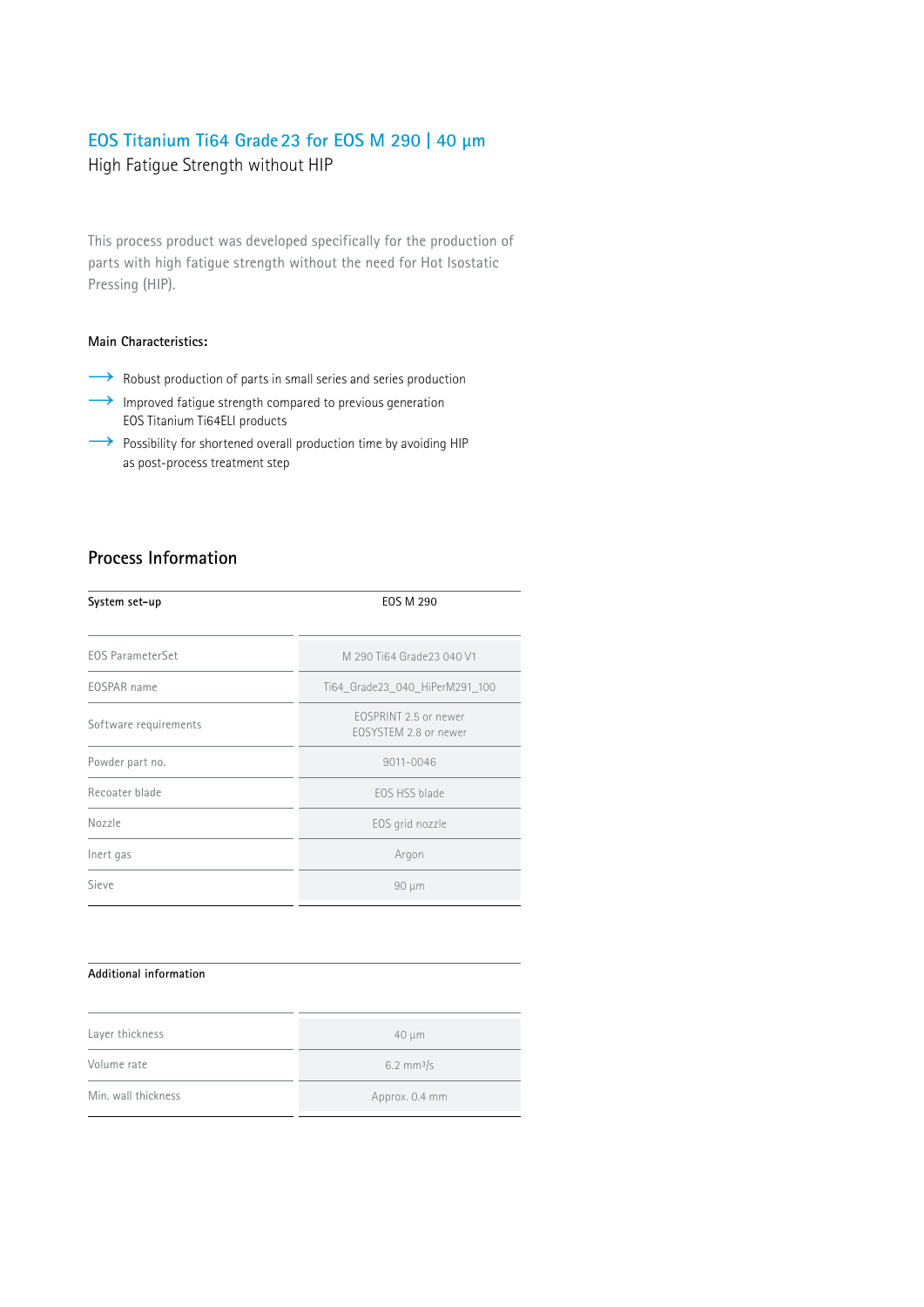# **Chemical and Physical Properties of Parts**



The chemical composition of parts is in compliance with standards ASTM F136, ASTMF3001, and ASTM F3302. Composition complies with EOS Titanium Ti64 Grade 23 powder.



| <b>Defects</b>            | Result                       | Number of samples |
|---------------------------|------------------------------|-------------------|
| Average defect percentage | $0.01\%$                     | 30                |
| Density, ISO3369          | Result                       | Number of samples |
| Average density           | $\geq$ 4.4 g/cm <sup>3</sup> | 10                |

*Heat treated microstructure. Etched according to ASTM E407 modified recipe #190.*

The areal defect percentage was determined from cross-cuts of the built parts using optical microscope fitted with a camera and analysis software. The analysis was carried out for a sample area of 15 x 15 mm. The defects were detected and analyzed with an image capture/ analysis software with an automatic histogram based filtering procedure on monochrome images. The density of the built specimen was measured according to ISO3369.

# **Heat Treatment**

As manufactured microstructure for additively manufactured Ti64ELI consists of fully acicular alpha prime (α') phase. Standard heat treatments for titanium do not necessarily produce desired microstructures due to this different starting microstructure.

Heat treatment is recommended to relieve stresses and to increase ductility. Use of vacuum furnace is highly recommended to avoid the formation of alpha case on the surface of the parts.

#### **Heat Treatment Description:**

120 min ( $\pm$  30 min) at 800 °C ( $\pm$  10 °C) measured from the part in vacuum  $(1.3 \times 10^{-3} - 1.3 \times 10^{-5} \text{ mbar})$  followed by cooling under vacuum or argon quenching. Material mechanical properties are relatively insensitive to changes in heating and cooling rates, but longer treatment times may result in decreased strength and increased elongation.

Parts heat treated according to the recommended heat treatment have a microstructure consisting of fine alpha + beta  $(\alpha + \beta)$  phase.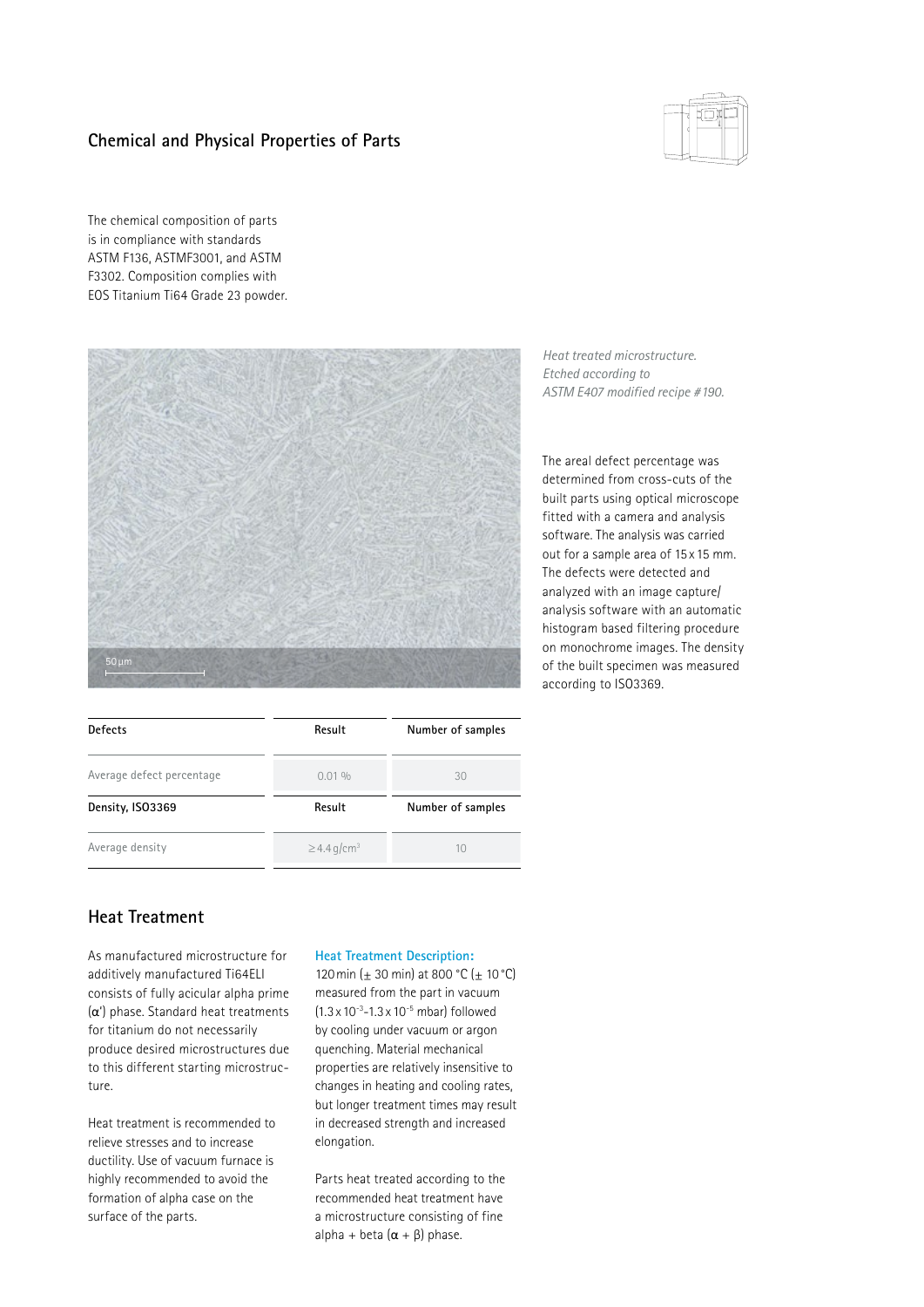# **Mechanical Properties in Heat Treated State**



### **Mechanical properties ISO6892-1**

|            | Yield strength<br>Rp0.2 [MPa] | Tensile strength<br>Rm [MPa] | Elongation at break Reduction of area<br>A [96] | $Z$ [%] | Number of<br>samples |
|------------|-------------------------------|------------------------------|-------------------------------------------------|---------|----------------------|
| Vertical   | 980                           | 1050                         | 15                                              | > 25    | 84                   |
| Horizontal | 940                           | 1050                         | 14                                              | > 25    | 72                   |

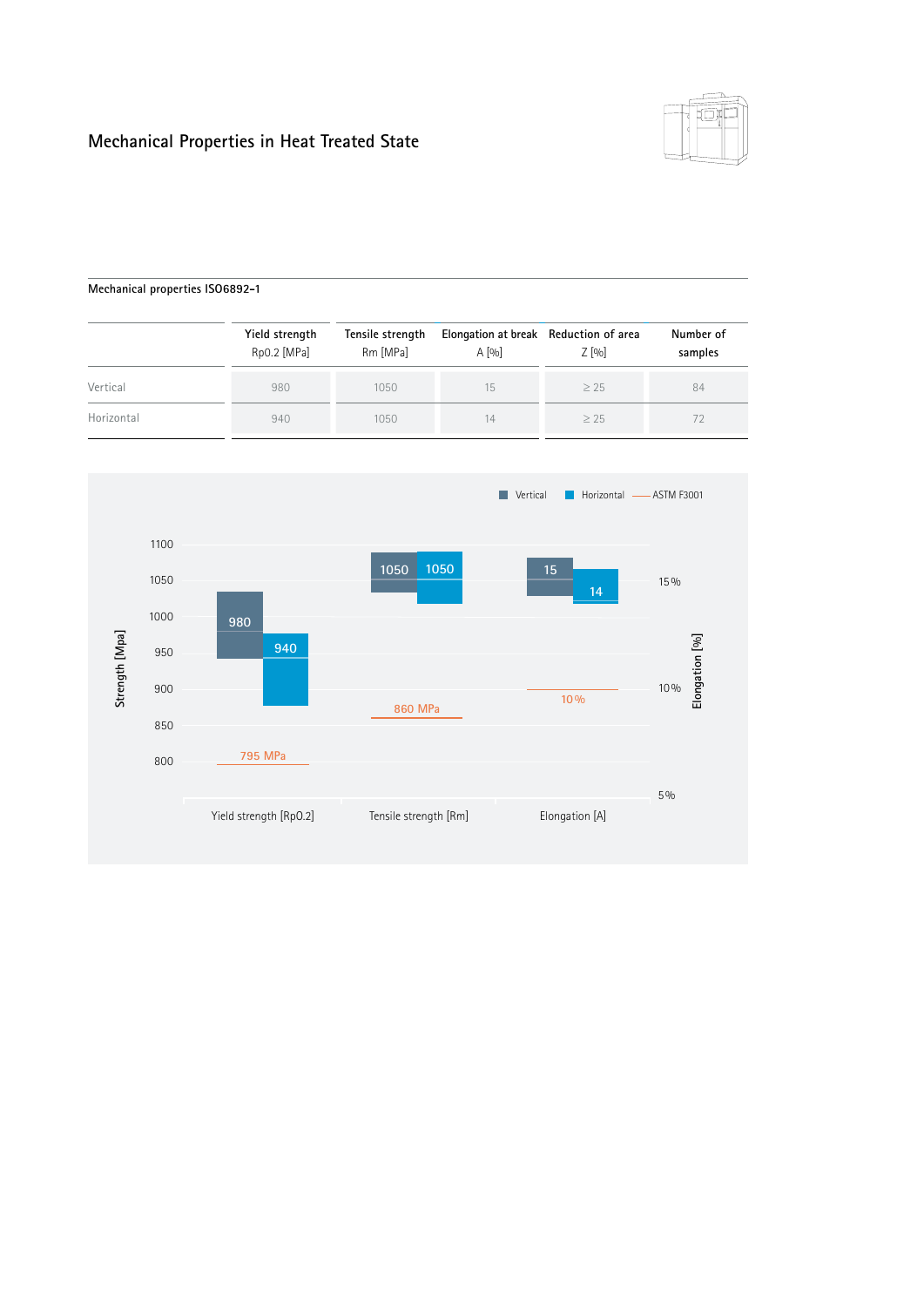# **Additional Data**



### **Fatigue Strength**

Fatigue strength determines a stress level where specimen fails at a defined number of stress cycles [ISO 12107]. Fatigue strength was estimated statistically according to ISO 12107. Testing was done according to ASTM E466. Fatigue results typically show large deviations due to the nature of the fatigue process [ISO 12107].

#### **Fatigue strength at 1 x 107 cycles in heat treated state**

Fatigue strength, MPa 589 MPa

#### **Surface Roughness**



*The surface quality was characterized by optical measurement method from down-facing surfaces according to internal procedure. The 90 degree angle corresponds to vertical surface.*

#### **Coefficient of Thermal Expansion ASTM E228**

| Temperature | $25 - 100 °C$ | $25 - 200 °C$ | $25 - 300 °C$    |
|-------------|---------------|---------------|------------------|
| <b>CTE</b>  | $9.0*10-6$ /K | $9.4*10-6$ /K | $9.7*10^{-6}$ /K |

### **Cytotoxicity**

The cytotoxicity of EOS Titanium Ti64 Grade 23 plate samples was evaluated using an in vitro method according to ISO 10993-1: 2009, ISO 10993-5: 2009 and ISO 10993-12: 2012. In this study under the given conditions no leachable substances were released in cytotoxic concentrations from the test item as confirmed by two different

endpoints (XTT, BCA). It is the responsibility of the producer of a part to validate biocompatibility as well as its suitability for a particular purpose. EOS has not FDA cleared this product for medical device manufacturers to use this material in FDA sensitive applications.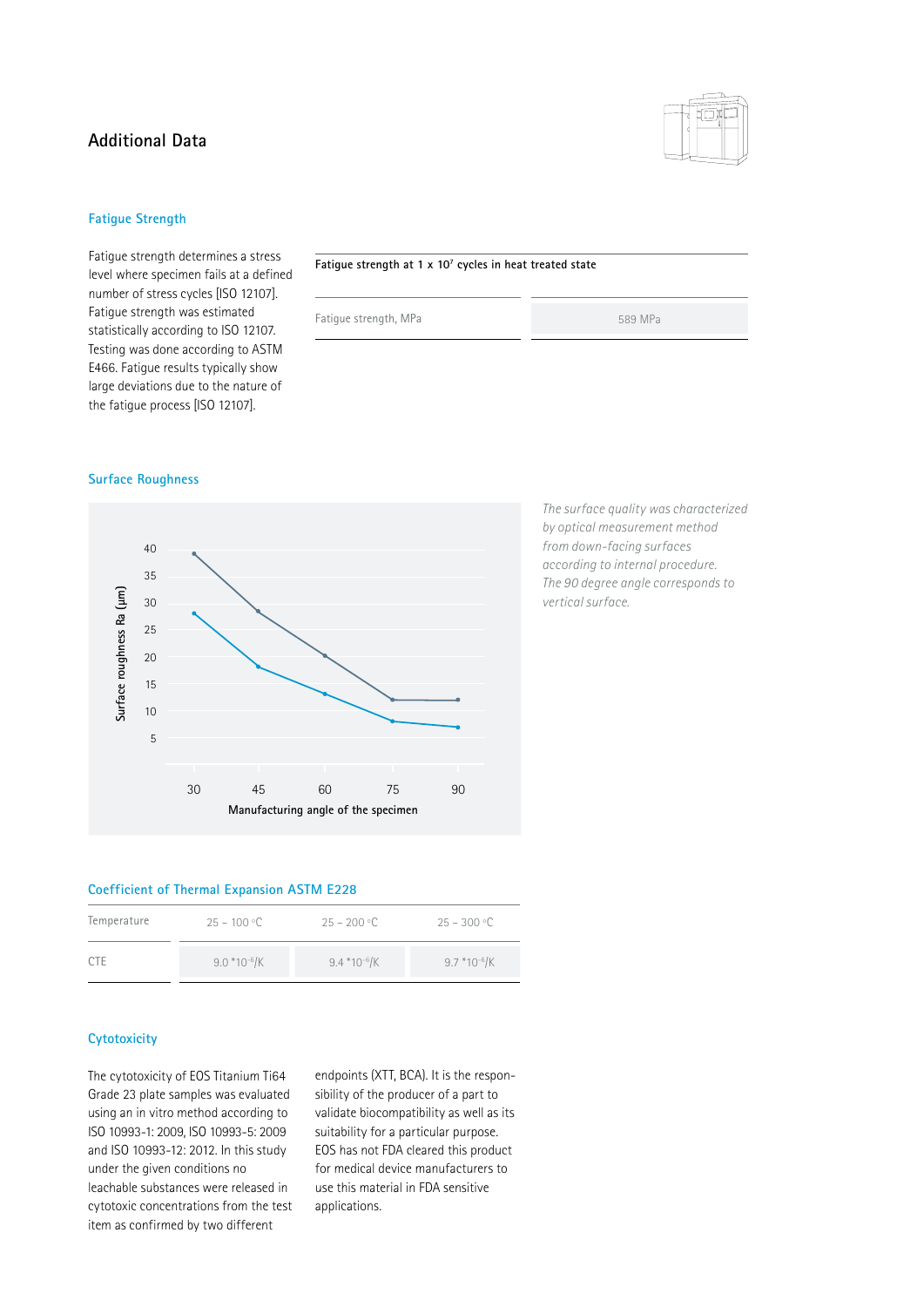



# EOS Titanium Ti64 Grade 23 **for EOS M 290 | 80 µm**

Process Information Physical Part Properties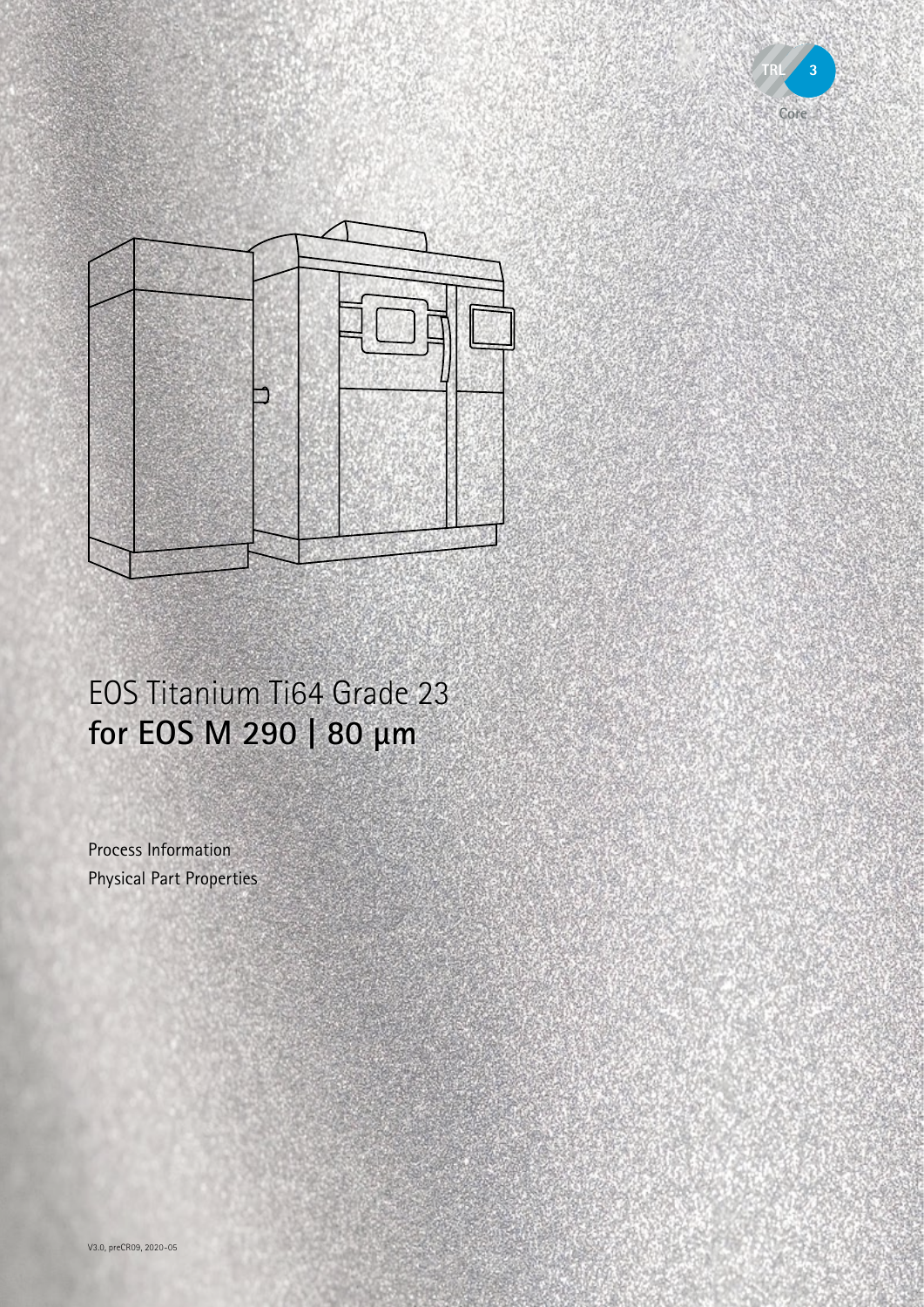# **EOS Titanium Ti64 Grade 23 for EOS M 290 | 80 µm Process Information**

This process product is optimized for faster production of parts with properties according to ASTM F136. For most demanding applications, Hot Isostatic Pressing (HIP) is recommended to optimize high cycle fatigue properties

### **Main Characteristics:**

- → Parameter set for fast and cost efficient production of Ti64ELI parts in small series or serial production
- $\rightarrow$  15 30 % faster than EOS Ti64 Speed (60 µm) parameter set
- $\rightarrow$  50 % faster than EOS Ti64 Grade 23 HiPer (40 µm) parameter set
- $\rightarrow$  Industries that require hot isostatic pressing (HIP) as standard post-treatment, the parameter set enables faster production.

| System set-up           | <b>EOS M 290</b>                               |
|-------------------------|------------------------------------------------|
| <b>EOS ParameterSet</b> | M 290 Ti64 Grade 23 080 V1                     |
| EOSPAR name             | Ti64Grade23 080 CoreM291 100                   |
| Software requirements   | FOSPRINT 2.5 or newer<br>FOSYSTEM 2.8 or newer |
| Powder part no.         | 9011-0046                                      |
| Recoater blade          | FOS HSS blade                                  |
| Nozzle                  | EOS grid nozzle                                |
| Inert gas               | Argon                                          |
| Sieve                   | 90 µm                                          |

#### **Additional information**

| Layer thickness | $80 \mu m$             |
|-----------------|------------------------|
| Volume rate     | $12.0 \text{ mm}^3$ /s |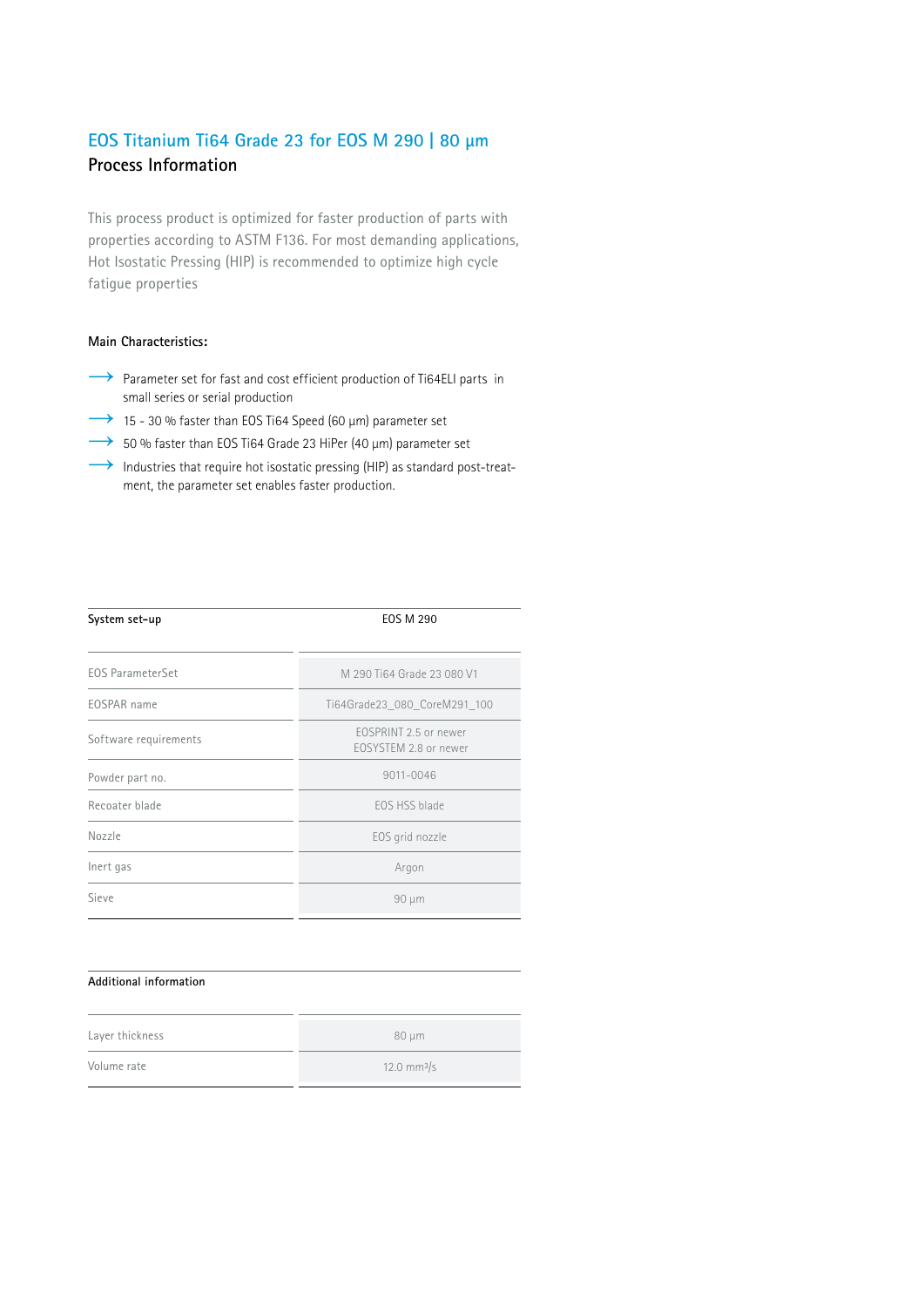# **Chemical and Physical Properties of Parts**



The chemical composition of parts is in compliance with standards ASTM F136, ASTM F3001, and ASTM F3302. Composition complies with EOS Titanium Ti64 Grade 23 powder.



| <b>Defects</b>            | Result     |
|---------------------------|------------|
| Average defect percentage | $< 0.1 \%$ |
| Surface roughness Ra      | Result     |
| Vertical                  | $9 \mu m$  |
|                           |            |

*\* Defect% varies with platform position.*

### **Typical properties**

|                         | Yield strength<br>$R_{p0.2}$ [MPa] | Tensile strength<br>$R_{m}$ [MPa] | <b>Elongation at</b><br>break $A$ [%] | Reduction of area<br>$Z$ [%] | <b>Fatique strength</b><br>$N = 9$ |
|-------------------------|------------------------------------|-----------------------------------|---------------------------------------|------------------------------|------------------------------------|
| Heat treated horizontal | 1.000                              | 1.100                             | 15                                    | > 25                         |                                    |
| Heat treated vertical   | 1,020                              | 1.110                             | $15***$                               | $> 25***$                    |                                    |
| HIP horizontal          | 900                                | 1.010                             | 16                                    | > 25                         |                                    |
| HIP vertical            | 920                                | 1,020                             | 16                                    | > 25                         | 675 MPa                            |

*High cycle fatigue strength was estimated statistically according to ISO 12107.* 

Testing was done according to ASTM E466 with run-out limit 10<sup>7</sup> cycles.

*\*\* Mean values above the standard limit, some outliers below the limit.*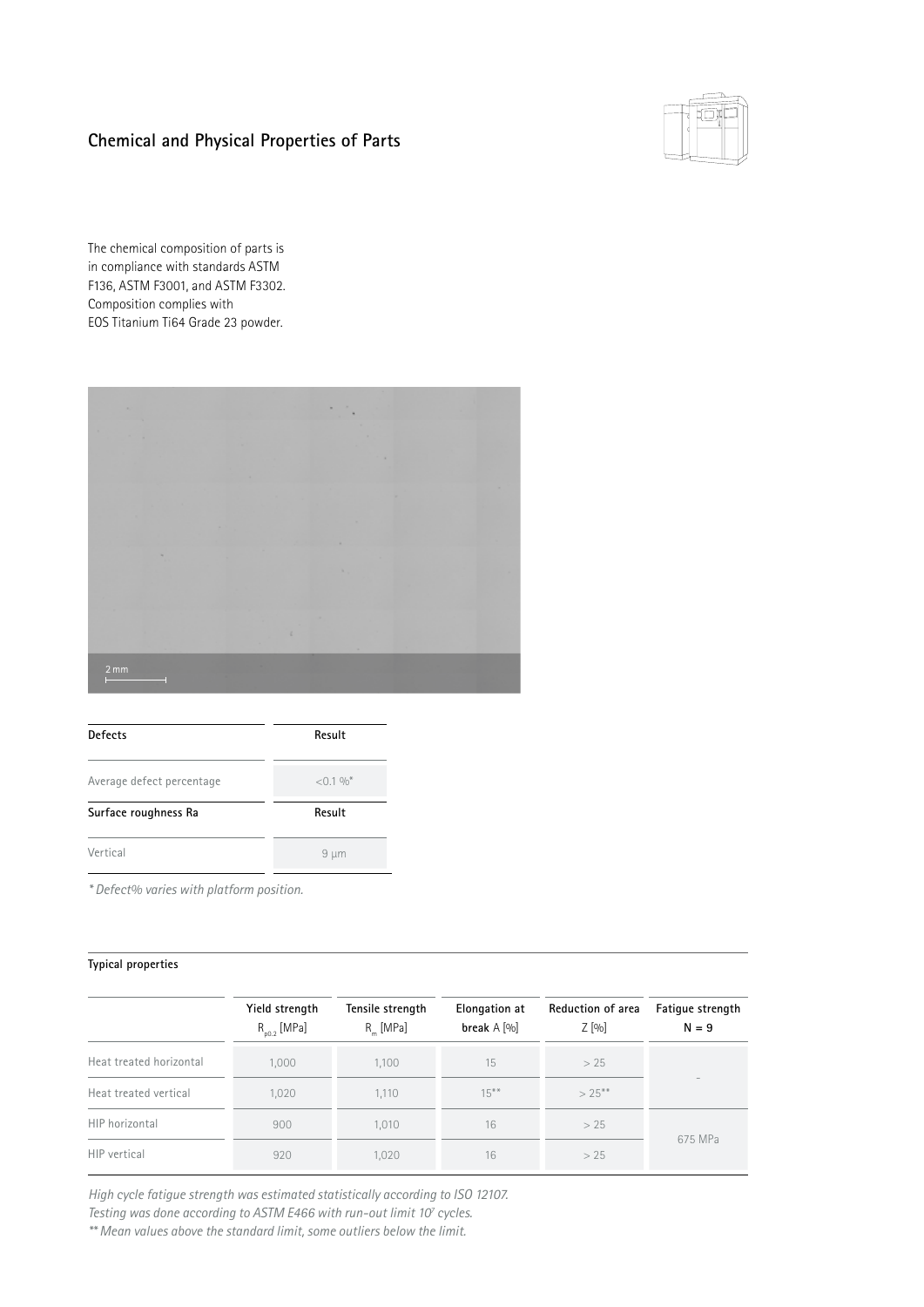



# EOS Titanium Ti64 Grade 23 **for EOS M 400-4 | 80 µm**

Process Information Physical Part Properties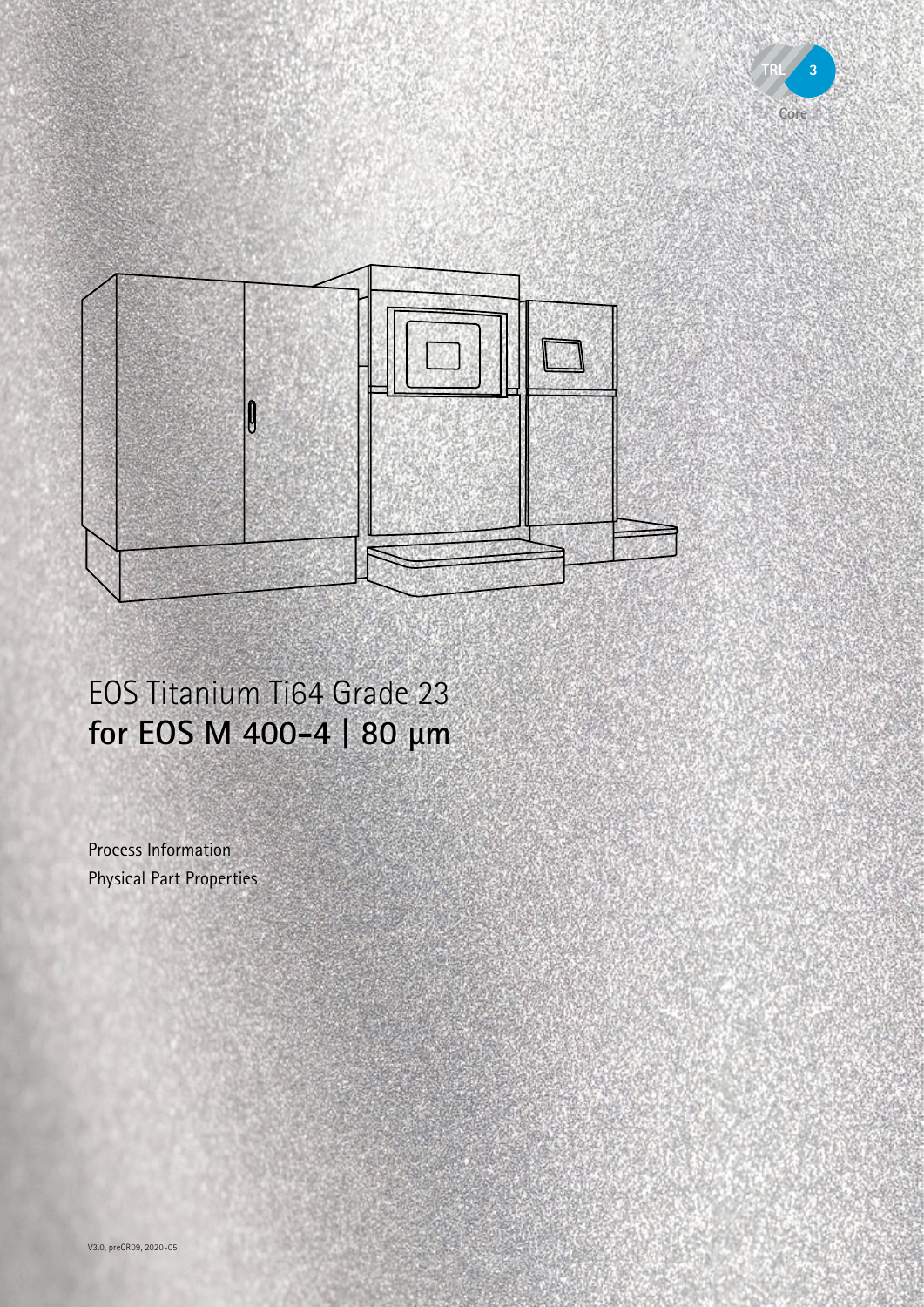# **EOS Titanium Ti64 Grade 23 for EOS M 400-4 | 80 µm Process Information**

This process product is optimized for faster production of parts with properties according to ASTM F136. For most demanding applications, Hot Isostatic Pressing (HIP) is recommended to optimize high cycle fatigue properties

#### **Main Characteristics:**

- → Parameter set for fast and cost efficient production of Ti64ELI parts in small series or serial production
- → 15 30 % faster than EOS Ti64 Speed (60 µm) parameter set
- $\rightarrow$  Industries that require hot isostatic pressing (HIP) as standard post-treatment, the parameter set enables faster production.

| System set-up           | EOS M 400-4                                    |
|-------------------------|------------------------------------------------|
| <b>EOS ParameterSet</b> | M 400-4 Ti64 Grade 23 080 V1                   |
| EOSPAR name             | Ti64Grade23 080 CoreM404 100                   |
| Software requirements   | EOSPRINT 2.5 or newer<br>FOSYSTEM 2.8 or newer |
| Powder part no.         | 9011-0046                                      |
| Recoater blade          | FOS HSS blade                                  |
| Inert gas               | Argon                                          |
| Sieve                   | 90 µm                                          |

#### **Additional information**

| Layer thickness | $80 \mu m$                         |
|-----------------|------------------------------------|
| Volume rate     | $4 \times 12.0$ mm <sup>3</sup> /s |